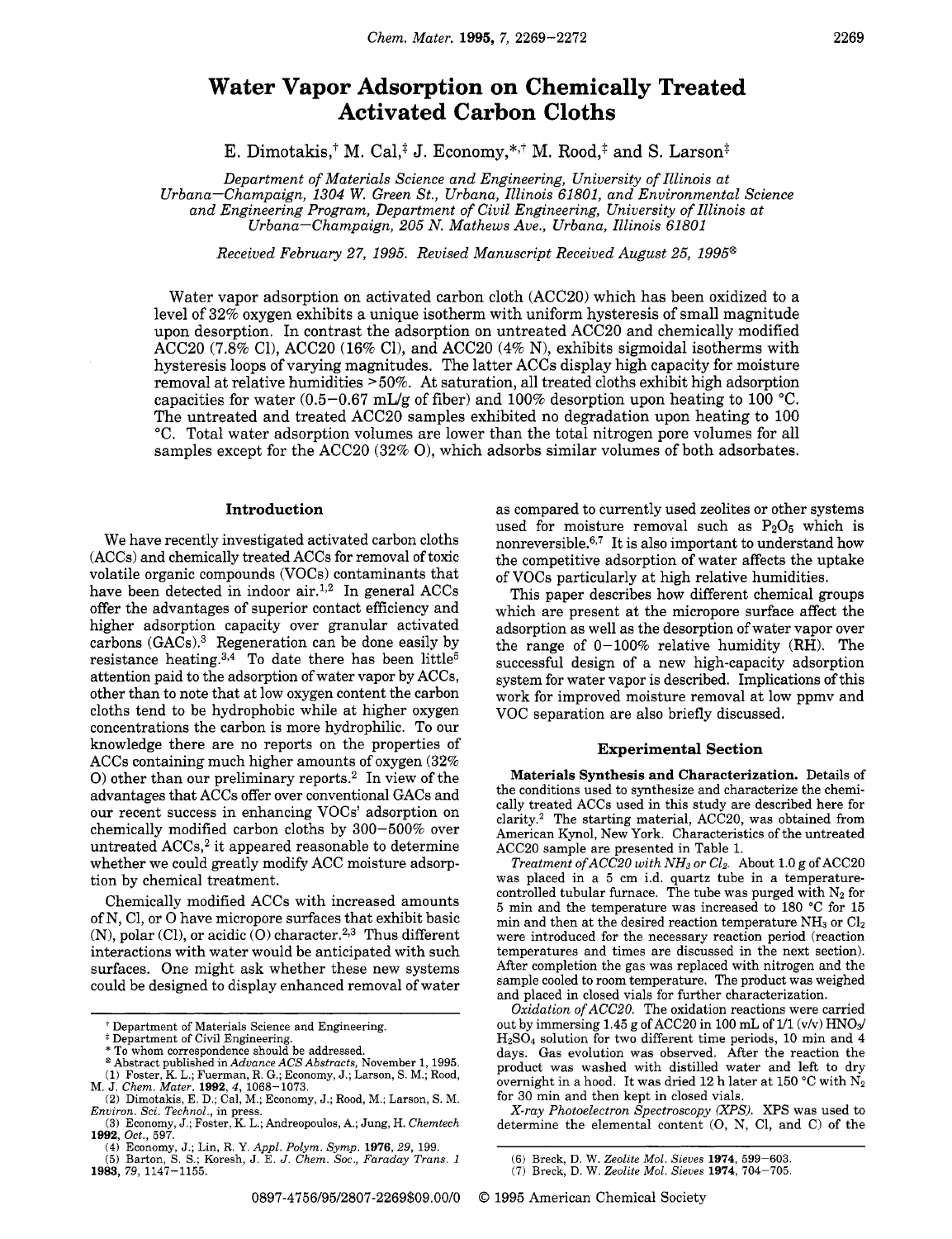|  | Dimotakis e |  |
|--|-------------|--|
|  |             |  |

| ACC <sub>20</sub> with                                                                           | <b>BET</b><br>$\rm [M^2~g^{-1}]$     | $V_{\rm t}({\rm N_2})$<br>$[mL g^{-1}]$ | $V_{\rm m}(N_2)$<br>$[mL g^{-1}]$    | $V_t(H_2O)$<br>$[{\rm mL~g^{-1}}]$   | [wt $\%$ ]                                | $[wt \%]$                            | [wt %]                               | [wt %]                                | Cl<br>$[wt \%]$ |
|--------------------------------------------------------------------------------------------------|--------------------------------------|-----------------------------------------|--------------------------------------|--------------------------------------|-------------------------------------------|--------------------------------------|--------------------------------------|---------------------------------------|-----------------|
| $(1)$ 3.9 (untreated)<br>$(2)$ 4.0% N (nitrided)<br>$(3)$ 7.8% Cl<br>$(4)$ 16% Cl<br>$(5)$ 32% O | 1550<br>1738<br>1523<br>1374<br>1105 | 0.74<br>0.84<br>0.73<br>0.66<br>0.47    | 0.61<br>0.59<br>0.54<br>0.51<br>0.35 | 0.61<br>0.67<br>0.59<br>0.53<br>0.49 | 95.40<br>91.96<br>87.71<br>77.93<br>64.76 | 0.68<br>0.27<br>0.06<br>0.01<br>1.55 | 0.05<br>4.50<br>0.27<br>0.06<br>0.72 | 3.92<br>3.23<br>4.15<br>6.00<br>32.32 | 7.8<br>16       |

<sup>*a*</sup> The wt % element (C, H, N, O, Cl) was determined as described in the experimental section.  $V_t$  and  $V_m$  refer to the total pore and micropore volume. Their values were obtained as described in the Experimental Section. Nitrogen isotherms (volumetric measurements).  $V_t(H_2O)$  refers to total water pore volume (see section I in Results and Discussion).



**Figure 1.** Water vapor adsorption-desorption isotherms of ACC20, ACC2O (4% N), and ACC2O **(32%** 0).

surface of the treated and untreated ACC samples. The work was carried out at the Materials Research Laboratory of the University of Illinois at Urbana-Champaign, using a PHI 5400 (Perkin-Elmer, Physical Electronics Inc.) instrument. Mg Ka radiation and a power of 400 W at 15 kV were used. The samples were dried at 150 °C for 30-45 min prior to analysis since the technique requires ultrahigh vacuum  $(10^{-8}-10^{-10})$ Torr). To analyze for the surface groups, the carbon region of the *XPS* spectrum was deconvoluted to individual peaks. *XPS*  techniques were used to characterize the chemical changes on the surface of the fiber down to 60 A which is the maximum depth that the emitted photoelectrons can escape and be detected. *XPS* can identify the N, C1, or 0 groups present based on their binding energy values. It is probable that the chemical nature of the surface is similar to that of the core of the sample. Figure 1 describes the percent total carbon area of each group as a function of the binding energy (variations within  $0.7$  eV are observed for the treated samples): phenol or ether (285 eV), carbonyl (287 eV), carboxylic (288.8 eV), and unsaturated bond transitions (291.1 eV also known as shakeup peaks).

*Elemental Analysis.* The elemental analysis was performed at the microanalysis lab of the University of Illinois at Urbana-Champaign, using inductive coupled plasma spectroscopy. The oxygen was determined by mass difference.

*Nitrogen Isotherms (Volumetric Measurements).* A Micrometrics (Norcross, GA) ASAP 2400 instrument was used to determine surface areas of the ACC samples. The samples were dried in vacuum at 200 "C for 24 h, and the adsorption measurements were carried out at liquid nitrogen temperatures. The BET equation was used to fit the adsorption data in the 0.05-0.25 relative pressure regime. Micropore volume values were determined from t-plot analysis. Critical factors in assessing the values reported here are the vacuum  $10^{-3}$  Torr used to degas the samples while they were heated at 200 "C for 24 h and the regime of statistical thickness over which the least square fit of the data to the Jura-Harkins equation *t* =  $[13.99/(0.034 - \log p/p_0)]^{0.5}$  was done  $(3-6 \text{ Å})$ .

Their physical adsorption properties are summarized in Table 1. It should be noted that the nitrogen total pore volume was estimated at saturation  $P/P_0$  values and the micropore volume determined using the Harkins-Jura equation with a statistical thickness value of 3.5-6 A.

**Experimental Procedure for Measurement of Water Vapor Adsorption Isotherms.** Measurement of adsorption isotherms for the ACC samples was performed gravimetrically using a Cahn microbalance (Model C-2000). The humidified gas stream was generated by passing a hydrocarbon-free air stream through two Erlenmeyer flasks in series containing distilled and deionized water and gas dispersion tubes and then diluted with hydrocarbon-free air using mass flow controllers (Tylan Model FC-280) to obtain the desired relative humidities. The adsorption isotherms were measured at 25 "C and a total pressure of 1 atm. Dry ACC samples were between 10 and 20 mg, and the total gas flow rate through the gravimetric balance was 0.15 Umin.

## **Results and Discussion**

**I. Properties of Chemically Treated ACCs.** The adsorption properties and elemental composition of ACCs are summarized in Table 1. To summarize briefly: oxidation or chlorination decreases the pore volumes and surface areas, while nitridation increases pore volumes and surface areas. There is a further decrease in the pore volume and surface area with a progressive degree of chlorination (at the same temperature). This is also true for various levels of oxidation.2

The water vapor pore volumes were estimated from the adsorption isotherms at saturation  $P/P_0$  values  $(p/$  $p_0 = 0.95$ ) and their importance in  $H_2O(g)$  adsorption is discussed at the end of section 11.

**11. Water Adsorption-Desorption Isotherms.**  The adsorption-desorption interactions of water vapor with microporous and nonporous carbons have been studied extensively.<sup>5,8-11</sup> They are influenced by at least two factors: the oxygen sites (or so-called surface oxides) and the pore dimensions of the micropore system. Although surface oxides can promote adsorption they may limit the pore dimensions and therefore the total capacity of the system.

The adsorption of water on zeolites has also been studied extensively. $6,7~$  It is known that aluminum-rich zeolites show high affinity for  $H_2O$  vapor adsorption (their saturation capacity is about 25 mL of  $H_2O/g$  of sample) and are used as desiccants and for drying gases. The disadvantage of these adsorbents is the high regeneration temperature necessary.12

In this work the adsorption isotherm of a highly oxidized ACC is compared to isotherms of nitrided (Figure 1) and chlorinated ACCs (Figure 2). For reference purposes the adsorption isotherm on untreated ACC2O is presented in both figures.

(12) Breck, D. W. *Zeolite Mol. Sci.* **1974,** 412-415

<sup>(8)</sup> Barton, S. S.; Evans, J. B.; MacDonald, J. **A.** F. *Carbon* **1991, 29,** 1099-1105.

<sup>(9)</sup> Carrott, P. J. M. *Carbon* **1992, 30,** 201-205.

<sup>(10)</sup> Wiig, E. *0.;* Inhola, **A.** J. *J. Am. Chem.* **SOC. 1949,** *71,* 561. (11) Dubiniy, M. M.; Zaverina, E. D.; Serpinsky, V. V. *J. Chem. Soc.* **1965, 1760.**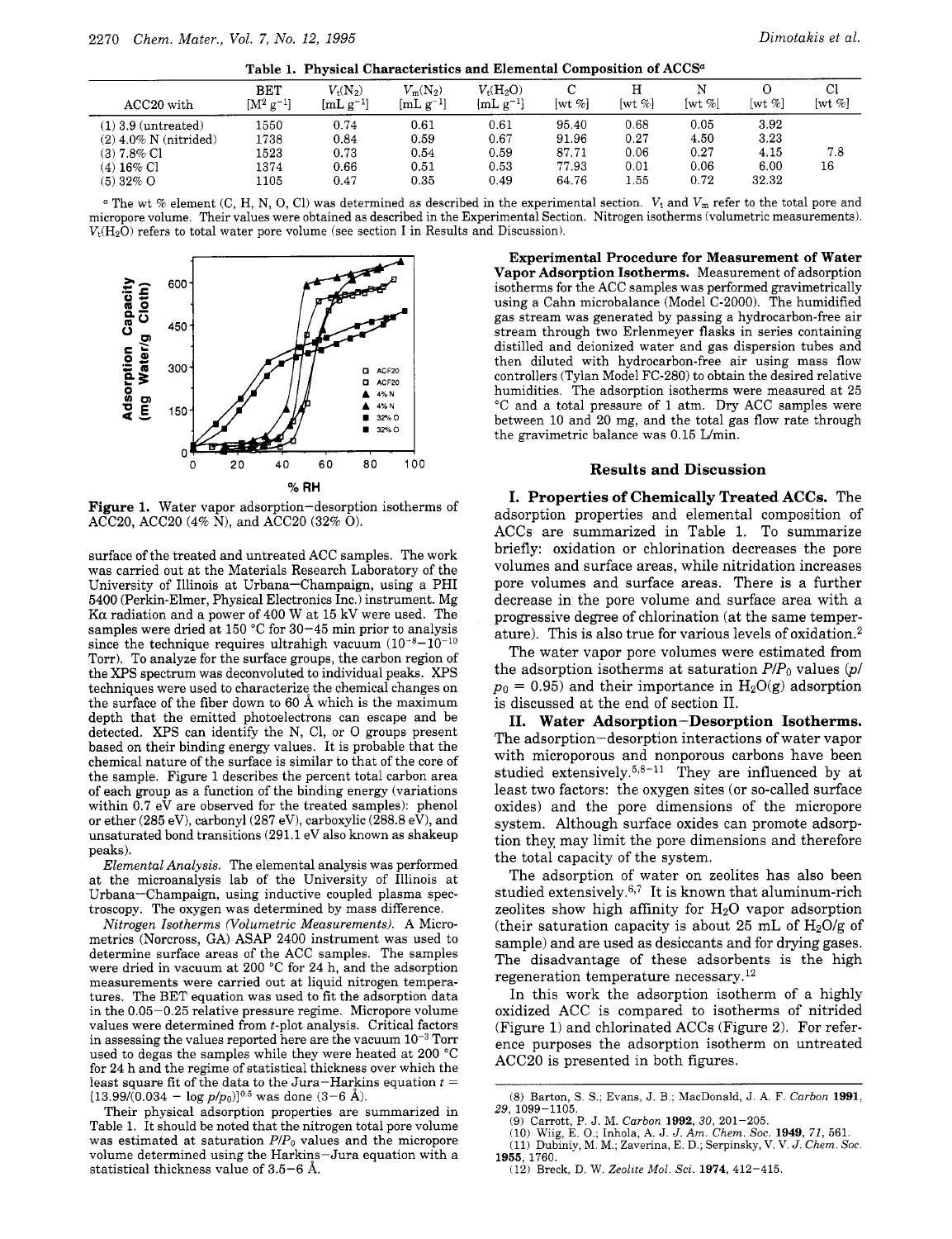

**Figure 2.** Water vapor adsorption-desorption isotherms of *ACCBO* ACCBO (7.8% C1) and *ACCBO* (16% Cl).

*Highly Oxidized ACC20.* ACC20 (32% O) has a highly hydrophilic surface and displays unique adsorption and desorption behavior (Figure 1). Following the adsorption branch we see that there is a large enhancement on the amount of adsorbed  $H_2O$  vapor at 10% Rh in comparison to untreated ACC20. The enhancement is much more dramatic (1700%) at 33% RH. Such overall improvement of moisture adsorption over the range of concentrations examined can only be explained through enhanced H bonding. A sample with 32% 0 is expected to have a much higher number of hydrophilic sites than any of the other samples tested, all of which had 6% oxygen content (Table 1). From X-ray photoelectron spectroscopy the surface oxygen appears mainly as carboxylic (288.8 eV) and some ketonic (287 eV), ether and hydroxyl (285 eV).<sup>2</sup> The number of hydroxyl groups of ACC2O is similar to that on the highly oxidized sample. However the number of carboxylic groups increases upon oxidation. It is therefore clear that -COOH groups are mainly responsible for the enhanced adsorption of water at low  $\text{RH}.^{3-13}$  Enhanced H bonding and dipole-dipole interactions facilitate accessibility of the micropore volume available for water adsorption. It has been suggested that water molecules are initially adsorbed on hydrophilic or defect surface sites to form clusters of molecules. $5,16$  The water clusters continually increase in size with small changes in RH. At some point the clusters achieve a critical proximity to a monolayer or multilayer of adsorbed water through enhanced water-water interactions. Thus the hydrophilic surfaces provided by ACC2O (32% 0) are very efficient for moisture removal below 50% RH.15 In fact they enhance  $H_2O(g)$  adsorption by 1700% over untreated ACC20 at 33% RH.

Another characteristic of the isotherm for ACC2O (32% *0)* is the appearance of a very small hysteresis loop. Hysteresis is not as profound compared to other treated or untreated ACC2O samples. Adsorption theories have suggested that the origin of that loop finds its most simplistic explanation in that the desorption branch represents a thermodynamically stable equilibrium and that changes have occurred in the adsorbed

*Chemically Treated Activated Carbon Cloths* Chem. Mater., Vol. 7, No. 12, 1995 2271 **Chem. Mater.**, Vol. 7, No. 12, 1995 2271 **phase** so that the part of the phase formed at low phase so that the part of the phase formed at low relative humidity is no longer at equilibrium at the same RH value on desorption.<sup>17</sup> Following the suggested scheme from adsorption (clusters that transform to a continuous liquid  $H_2O$  phase), hysteresis will be observed up to the point where the adsorbed phase breaks into clusters centered on hydrophilic sites. At that point the desorption curve rejoins the adsorption, and the process is reversible.

> *Untreated, Nitrided, and Chlorinated ACC20.* Water vapor adsorption on the hydrophobic surfaces of untreated, nitrided and chlorinated ACC2O exhibits sigmoidal isotherms (Figures 1 and 2).

> For ACC20 the maximum water adsorption is less than 16 mg  $g^{-1}$  up to about 40% RH (Figure 1). The surface of the original ACC2O is hydrophobic and contains about 95.4% carbon and 3.92% 0 (Table 1). It starts to significantly pick up moisture at about 45% RH. In contrast to highly oxidized ACC20, there is a critical RH value (approximately 30% RH) above which water clusters form and then increased adsorption occurs.<sup>18,19</sup> Now adsorbate-adsorbate forces will promote the adsorption of further water molecules so that the isotherm will become convex to the relative humidity axis. Finally saturation occurs at about 60% RH.

> ACC20 (4% N) adsorbs about 15 mg  $g^{-1} H_2O(g)$  below 25% RH (Figure 1). Its capacity starts to increase above 35% RH (earlier than ACC20) due to enhanced hydrophilicity of its surface. In fact it adsorbs water vapor to its maximum capacity at about 55% RH and also exhibits hysteresis upon desorption. With NH<sub>3</sub> treatment the surface becomes basic with amine or pyridine and pyrrolic groups as revealed by the N 1s *XPS* peaks at 399 and 400-403 eV, respectively. Amine surface groups as well as micropore widening are expected to slightly favor  $H<sub>2</sub>O$  adsorption compared to original  $ACC20$  (Figure 1).<sup>2</sup> For ACC20 (7.8% Cl) and ACC20 (16% C1) the maximum water adsorption is less than 16 mg  $g^{-1}$  up to about 40% RH (Figure 2) due to surface hydrophobicity.2 Notice here that BET surface areas and total pore volumes progressively decrease with increasing chlorine content as determined by nitrogen adsorption. ACC2O (7.8% C1) or ACC2O (16% C1) starts picking up moisture at about **55%** RH. It thus appears that the critical value of RH for water adsorption is shifted to higher values with progressive treatment, and we see a clear difference for differently treated ACCs. Saturation occurs at about 70% RH for both the chlorinated samples.

#### **Summary and Conclusions**

We have designed an ACC2O (32% 0) system that is very efficient for moisture removal below 50% RH. It provides a high-capacity moisture adsorbent with improved removal in the low relative pressure regime (1700% enhancement over untreated or otherwise modified ACC2O at 33% relative humidity). For moisture removal at low ppmv, further optimization of pore

<sup>(13)</sup> Mahajan, 0. P.; Youssef, **A,;** Walker, P. L. *Separat. Sci. Technol.* **1978, 13** (61, **487.** 

<sup>(14)</sup> Youssef, **A.** M.; Ghacy, T. M.; El-Nabarawy, T. *Carbon* **1982, 20** (21, 113.

<sup>(15)</sup> Golden, T. *C.;* Sircan, S. *Carbon* **1990,** *28* **(5),** 683.

<sup>(16)</sup> Barron, S. S.; Evans, J. B.; MacDonald, J. **A.** F. *Carbon* **1992, 30,** 123.

<sup>(17)</sup> Gregg, J.; Sing, K. s. W. *Adsorption, Surface Science and Porosity,* 2nd ed.; Academic: London, 1985.

<sup>(18)</sup> Bradley, R. H.; Rand, B. *Carbon* **1993,31,** 269-272.

**<sup>(19)</sup>** Hall, *C.* R.; Holmes, R. J. *Carbon* **1992, 30,** 173-176.